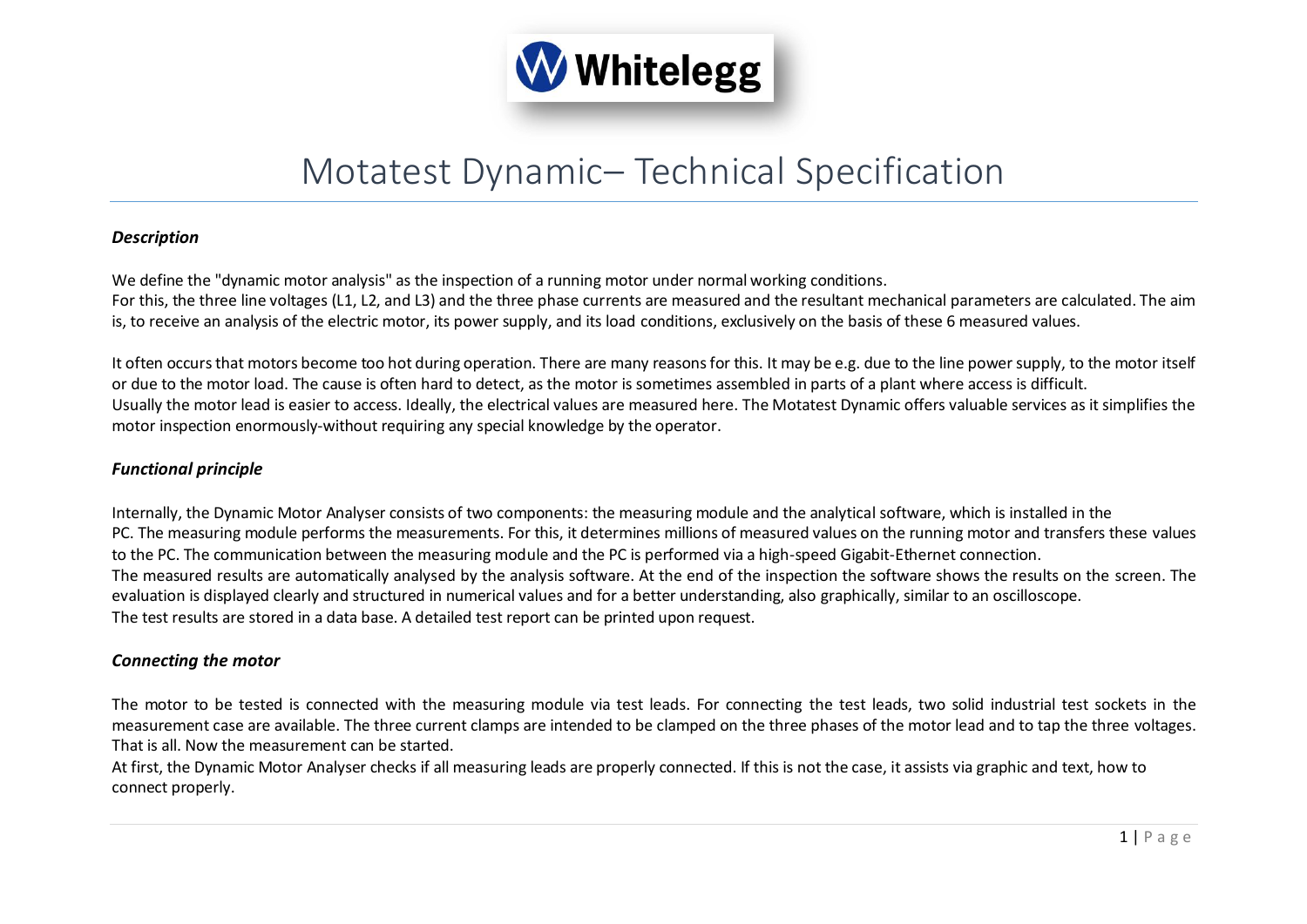

#### *Analysis software*

The fast, intelligent measurement technology and the user-friendly, intuitive analysis software are matched perfectly to each other. A few clicks in the settings and selections are sufficient to configure the test for the connected motor. The input of the nameplate data and the corresponding setting is done by the operator with the help of a virtual assistant. In this way, wrong settings are prevented.

The extensive evaluations lead to clear, understandable results. Special or detailed knowledge regarding the handling of the analysis software is not required.

Based on the 6 electrical values the software calculates all further electrical and mechanical values.

#### *Detecting and displaying various values*

| 1. 3-phase power consumption of the motor                                                   |  |  |
|---------------------------------------------------------------------------------------------|--|--|
| 2. 3-phase voltage supply of the motor                                                      |  |  |
| 3. Conversion to line to line voltage                                                       |  |  |
| 4. Analysis of the line voltage-evaluation of the voltage quality                           |  |  |
| Frequency: min. value, average value, and max. value                                        |  |  |
| Voltage: min. value, average value, and max. value                                          |  |  |
| Voltage unbalance: min. value, average value, and max. value                                |  |  |
| Voltage unbalance according to NEMA (National Electric Manufacturers Association)           |  |  |
| Power de-rating factor according to NEMA                                                    |  |  |
| Deviation from the nominal value: min. value, average value, and max. value                 |  |  |
| FFT (Fast Fourier Transform) Determination up to the 25th/50th harmonic/ Harmonics analysis |  |  |
| THD U (Total Harmonic Distortion)                                                           |  |  |
| Crest factor                                                                                |  |  |
| HFD (High-Frequency Detection)                                                              |  |  |
| 5. Analysis of the motor current                                                            |  |  |
| Frequency                                                                                   |  |  |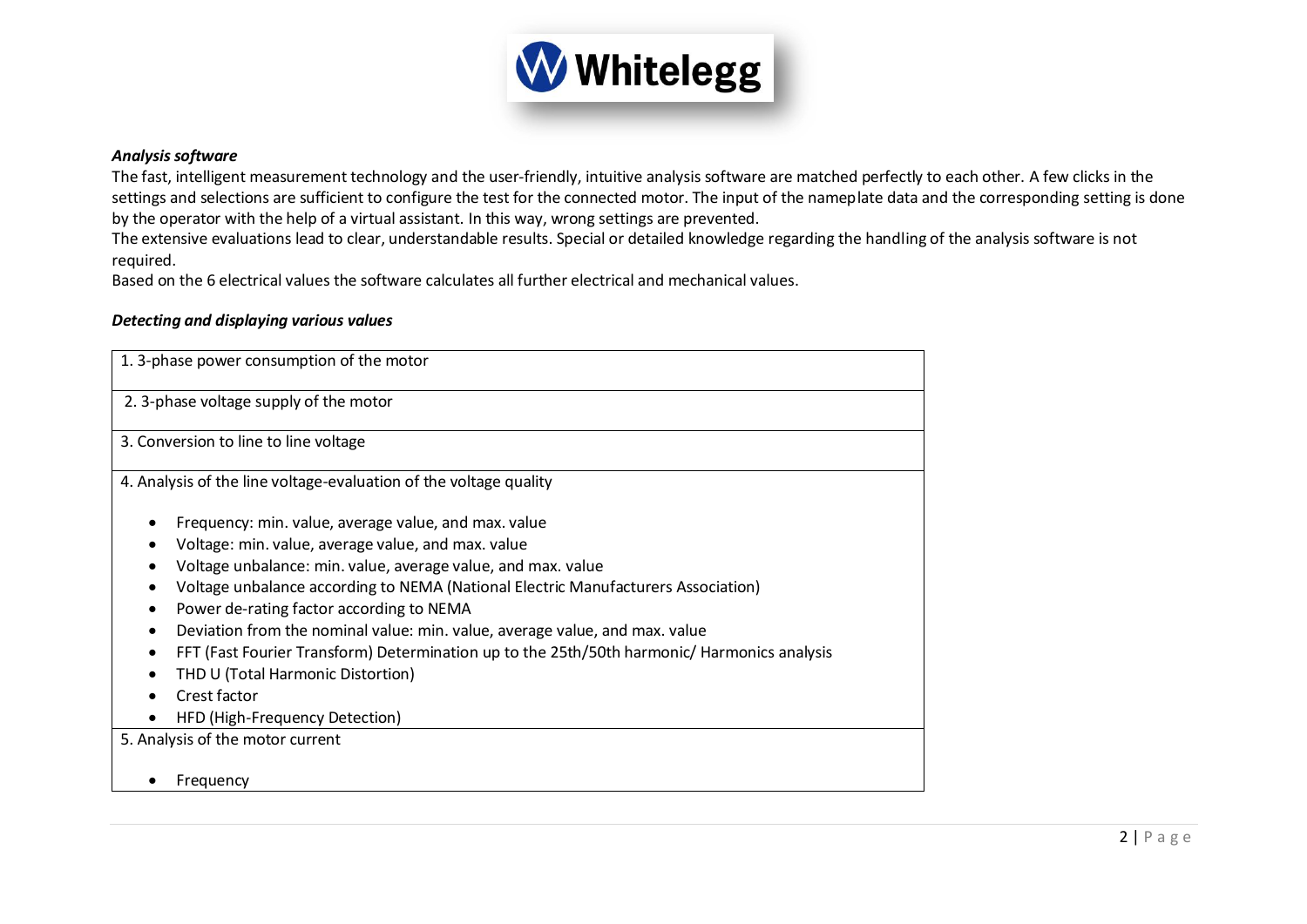

| Current : min. value, average value, and max. value<br>$\bullet$                                       |  |  |
|--------------------------------------------------------------------------------------------------------|--|--|
| Current unbalance: min. value, average value, and max. value                                           |  |  |
| Deviation from the nominal value: min. value, average value, and max. value                            |  |  |
| FFT (Fast Fourier Transform)                                                                           |  |  |
| Determination of the motor speed Determination up to the 25th/50th harmonic/ Harmonics analysis<br>٠   |  |  |
| THD I (Total Harmonic Distortion)<br>$\bullet$                                                         |  |  |
| Crest factor                                                                                           |  |  |
| HFD (High-Frequency Detection)                                                                         |  |  |
| Peak starting currents - course starting current                                                       |  |  |
| 6. Motor power                                                                                         |  |  |
|                                                                                                        |  |  |
| Apparent power: min. value, average value, and max. value                                              |  |  |
| Idle power: min. value, average value, and max. value                                                  |  |  |
| Effective power: min. value, average value, and max. value                                             |  |  |
| 7. Cos Phi: min. value, average value, and max. value                                                  |  |  |
|                                                                                                        |  |  |
| 8. Load factor                                                                                         |  |  |
| 9. Speed detection                                                                                     |  |  |
|                                                                                                        |  |  |
| Speed detection at asynchronous motors from the motor current                                          |  |  |
| Speed detection on the motor shaft   for this, additionally a tachometer with laser scanning has to be |  |  |
| ordered                                                                                                |  |  |
| Motor speed is also logged during a long-term measurement                                              |  |  |
| 10. Torque calculation                                                                                 |  |  |
|                                                                                                        |  |  |
| 11. Overload factor                                                                                    |  |  |
|                                                                                                        |  |  |
| 12. Efficiency                                                                                         |  |  |
|                                                                                                        |  |  |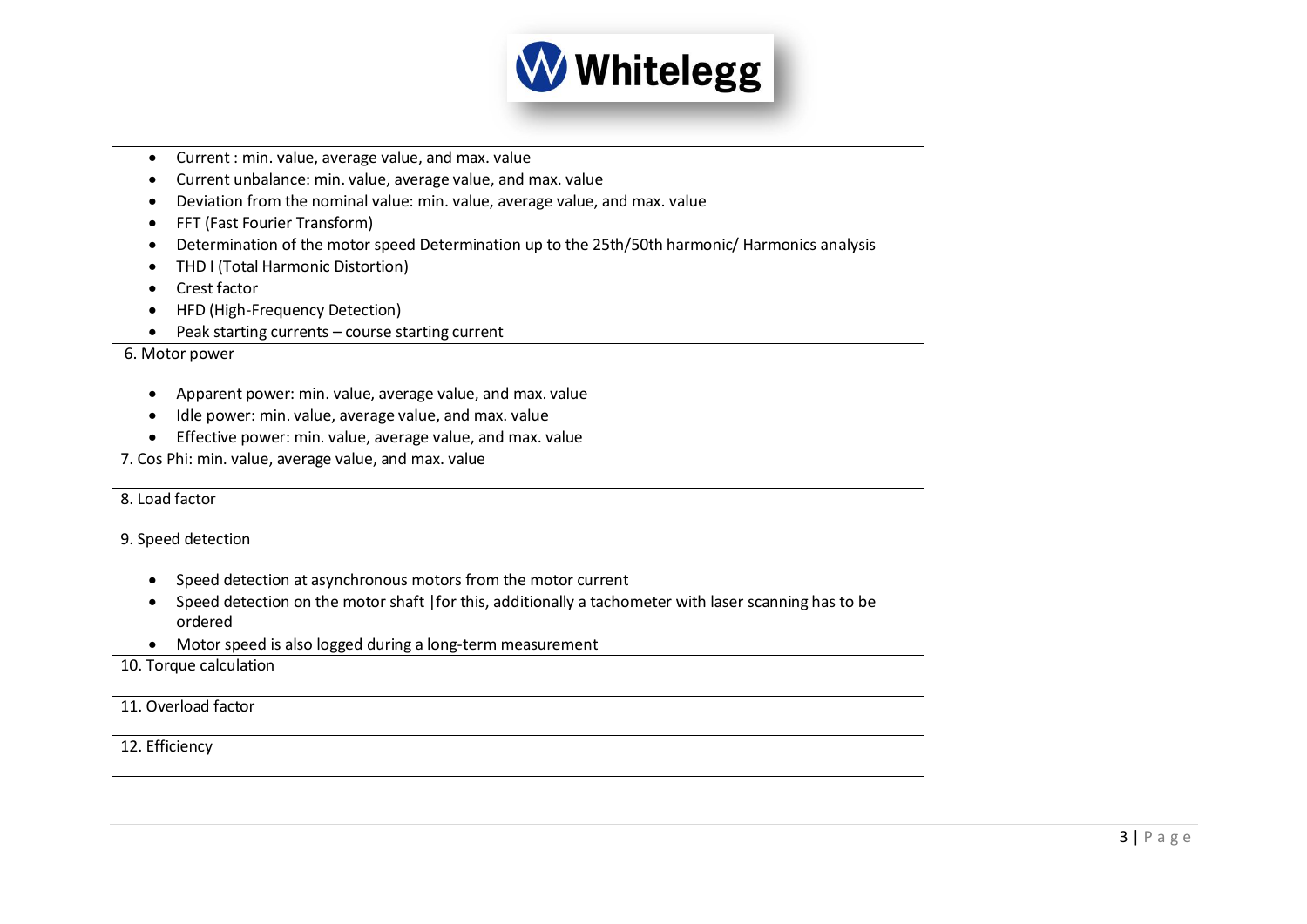

| 13. Energy measurement                                                          |  |
|---------------------------------------------------------------------------------|--|
| 14. Current-energy measurement according to NEMA                                |  |
| 15. Dynamic logging and analysis of the starting procedure                      |  |
| 16. Motor run-out speed                                                         |  |
| 17. Peak values during operation                                                |  |
| 18. Event logging                                                               |  |
| Online measurement                                                              |  |
| Event analysis                                                                  |  |
| Event logger function (disturbance recorder)                                    |  |
| Automatic triggering for events                                                 |  |
| Rms value triggering at exceedance / lower deviation of U or I                  |  |
| Rms value trigger at jump by U or I<br>$\bullet$                                |  |
| Increased motor temperature                                                     |  |
| Manual triggering with key                                                      |  |
| Peak measurements (transient analysis) during switching operations in the motor |  |
| Logging of all measured values over any time periods                            |  |
| Long-term storage of all measured values                                        |  |
| 19. Squirrel cage bar analysis                                                  |  |
| 20. Test regarding mechanical damages as e.g. unbalanced load                   |  |
| 21. Fast oscilloscope display of sine waves                                     |  |
| 22. Fast oscilloscope display of the rms values                                 |  |